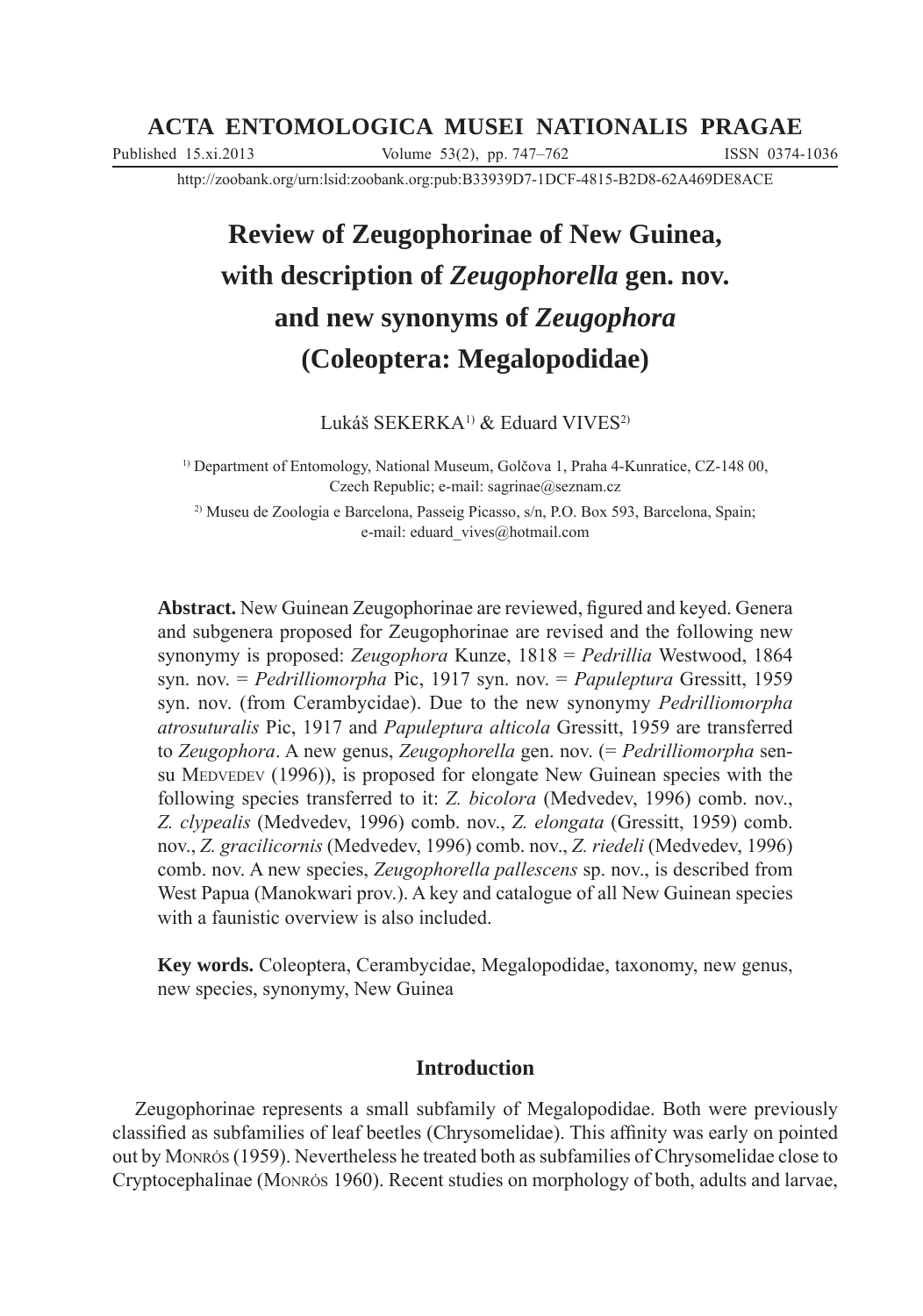and phylogenetic analysis showed Megalopodidae as an independent taxon of the family rank having three subfamilies: Palophaginae, Megalopodinae and Zeugophorinae (KUSCHEL & MAY 1990, 1996, SUZUKI 1994, REID 1995, 2000).

The Megalopodidae is considered together with Orsodacnidae as basal to the chrysomelid lineage of Chrysomeloidea. Megalopodidae share with most species of the cerambycid lineage plesiomorphic characters such as paired apical spurs on all tibiae and the elongate and separate anterior apodemes of the male genitalia. All members of Megalopodidae also have a mesonotal stridulatory organ which is homologous to that of Cerambycidae (SCHMITT 1994, KUSCHEL & MAY 1996). They differ from Cerambycidae by the antennae not being reflexed backwards, their insertions not on tubercles and located low on the face above the base of mandibles (CLARK & RILEY 2002).

Within the Megalopodidae all three subfamilies differ in general appearance and habits. Zeugophorinae are the only subfamily having mining larvae and adults feeding on open leaf surface while the others are stem borers in the larval stage and adults feeding on sap from stems (Megalopodinae) or on pollen of Araucariaceae (Palophaginae). Adults can be readily recognized by pubescent, densely and coarsely punctate elytra, by the appendiculate and divergent tarsal claws and the tarsal empodium being present (i.e. MONRÓS 1954, KUSCHEL & MAY 1990).

Zeugophorinae are distributed in the Holarctic region and various parts of the Old World tropics eastwards to New Caledonia (SCHÖLLER 2009), however, in the tropics the species occur usually in the mountains, often in the alpine zone above tree line. Unfortunately, most species are rare, collected only occasionally and in small numbers.

Currently, the subfamily contains 105 species in two genera: *Zeugophora* Kuntze, 1818 (divided in two subgenera: *Zeugophora* s. str. and *Pedrillia* Westwood, 1864) and *Pedrilliomorpha* Pic, 1917 (JOLIVET 1957, MONRÓS 1959, RILEY et al. 2003, SILFVERBERG 2010, SEKERKA unpubl. data). However, their separation is in our opinion artificial and we propose a new generic rearrangement including new synonymy and a description of a new genus. In addition we discovered that the genus *Papuleptura* Gressitt, 1965 (Cerambycidae: Lepturinae) proposed for two New Guinean species is a synonym of *Zeugophora*. All considerations and new synonymies are presented below along with an overview of New Guinean Zeugophorinae.

## **Material and methods**

Specimens were studied using methods of standard comparative morphology. Images (except of Fig. 15) were taken using Leica S8Apo stereomicroscope with Nikon Coolpix 4500 with MDC lens. All photos were composed using Combine ZM software from stacks of 10–15 separate images.

Wing venation nomenclature follows CHÛJÔ (1952).

All data from collection labels are verbatim (except of *Papuleptura*); a double vertical line "||" divides data on different labels and a single vertical line "|" separates data in different rows. Additional comments and details of label are given in square brackets. Label data for the two *Papuleptura* holotypes are given in a way like additional material as we did not record them in 2005 in the precise way as the other types.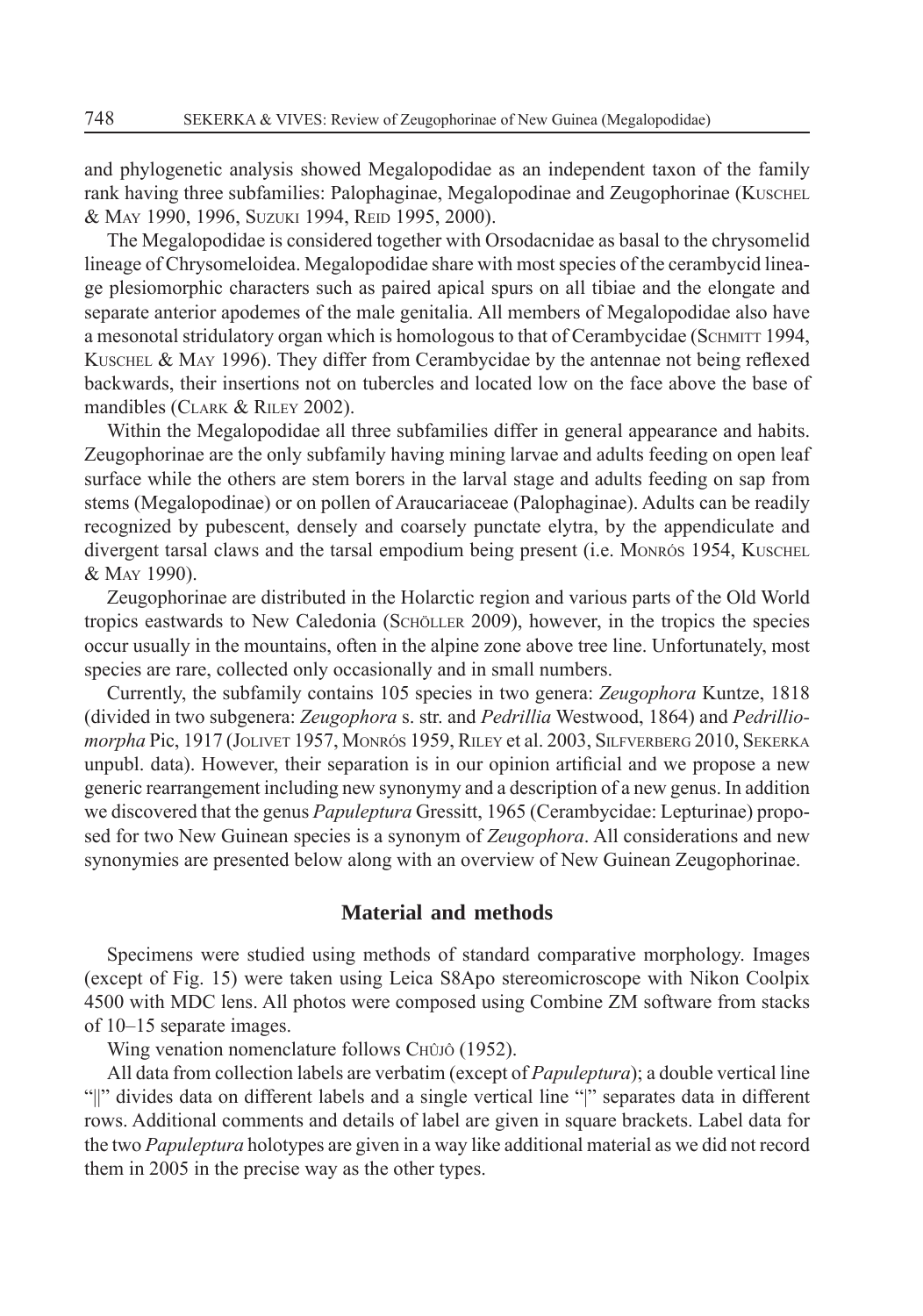Studied specimens are housed in following collections:

- BPBM Bernice P. Bishop Museum, Honolulu, Hawai, USA;
- EVCB Eduard Vives collection, Barcelona, Spain;
- LSCL Lukáš Sekerka collection, Liberec, Czech Republic;
- MNHN Muséum national d'Histoire naturelle, Paris, France;
- NMEG Naturkunde Museum, Erfurt, Germany;
- SMNS Staatliches Museum für Naturkunde, Stuttgart, Germany.

## **Results**

#### *Zeugophora* **Kunze, 1818**

- *Zeugophora* Kunze, 1818: 71 (type species: *Crioceris subspinosa* Fabricius, 1781, designated by WESTWOOD (1838)).
- *Auchenia* Thunberg, 1792: 95 (type species: *Crioceris subspinosa* Fabricius, 1781, designated by Duponchel & Chevrolat in D'ORBIGNY (1842)); objective older synonym suppressed under ICZN Opinion No. 1382 (ICZN 1986).
- *Taraxis* LeConte, 1850: 237 (type species: *Taraxis abnormis* LeConte, 1850 by monotypy); LECONTE (1854) as synonym of *Auchenia*.
- *Pedrillia* Westwood, 1864: 280 (type species: *Pedrillia longicornis* Westwood, 1864 by monotypy), **syn. nov.**
- *Macrozeugophora* Achard, 1914: 288 (type species: *Macrozeugophora ornata* Achard, 1914 by monotypy); GRESSITT (1945) as synonym of *Zeugophora*.
- *Bruchomima* Achard, 1916: 47 (type species: *Bruchomima chloropelta* Achard, 1916 by monotypy); MONRÓS (1959) as synonym of *Pedrillia*.
- *Pedrilliomorpha* Pic, 1917: 9 (type species: *Pedrilliomorpha atrosuturalis* Pic, 1917 by monotypy), **syn. nov.**
- *Austrolema* Oke, 1932: 164 (type species: *Austrolema vitinea* Oke, 1932 by monotypy); MONRÓS (1959) as synonym of *Pedrillia*.
- *Pedrillimorpha* Papp, 1946: 25 (unavailable name, no type species designated).
- *Pedrinella* Papp, 1946: 26 (unavailable name, no type species designated).
- *Pedrilonga* Papp, 1946: 26 (unavailable name, no type species designated).

*Papuleptura* Gressitt, 1959: 81 (type species: *Papuleptura alticola* Gressitt, 1959 by original designation), **syn. nov.**

*Pedrillia,* **a new synonym of** *Zeugophora.* WESTWOOD (1864) proposed the genus *Pedrillia* for a single species *P. longicornis* Westwood, 1864 and compared the new genus to *Temnaspis* Lacordaire, 1845 (Megalopodinae). Over time the genus was understood to be closely related to *Zeugophora*. JACOBY (1908) separated them by presence (in *Pedrillia*) or absence (in *Zeugophora*) of a transverse sulcus at the pronotal base, however, this proved to be a variable character. BRYANT (1943) synonymized *Pedrillia* with *Zeugophora*. Subsequent authors accepted the synonymy (i.e. GRESSITT 1945, CHÛJÔ 1952, REID 1998) or treated *Pedrillia* as a subgenus of *Zeugophora* (i.e. CROWSON 1946; GRESSITT & KIMOTO 1961; KIMOTO & GRESSITT 1979; SEENO & WILCOX 1982; REID 1989, 1992; SCHÖLLER 2009; SILFVERBERG 2010). CROWSON (1946) used the following characters to separate both subgenera: eyes less strongly emarginate in *Zeugophora* s. str. (eyes more strongly emarginate in *Pedrillia*), frons with an impressed line between the eyes posterior to the fronto-clypeal suture in *Zeugophora* s. str. (frons without a transverse impressed line posterior to the fronto-clypeal suture in *Pedrillia*), and the basal angles of the prothorax simple, without laterally projecting setae in *Zeugophora* s. str. (prothorax more or less tuberculate, bearing about three laterally projecting setae in *Pedrillia*), *Zeugophora* s. str. being Holarctic and *Pedrillia* Oriental and Afrotropical. The emargination of the eye is a continuously variable character of low value for delimiting taxa of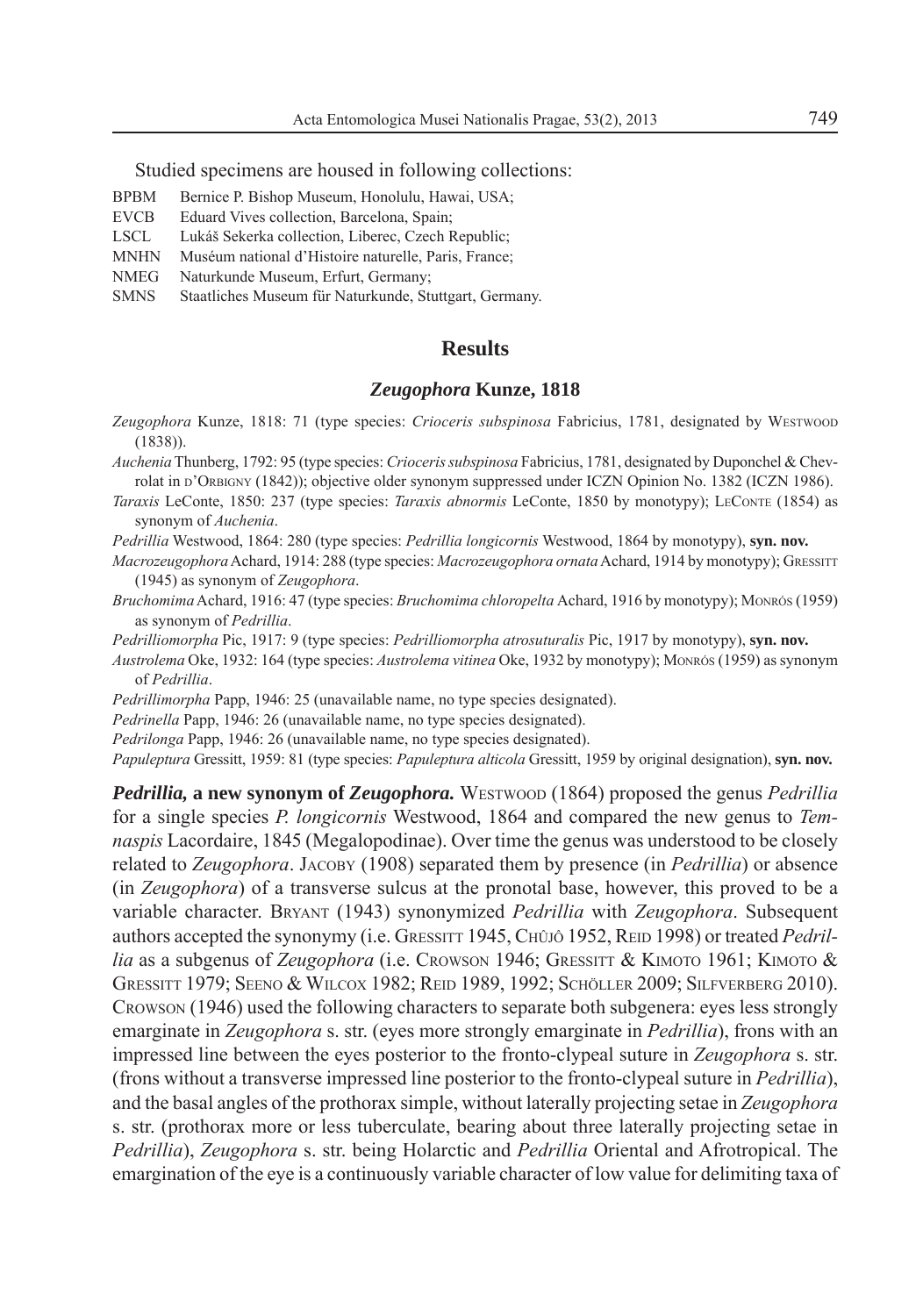subgeneric rank. Many species from the Oriental Region have weakly emarginated eyes like the Holarctic species. Moreover some of them have the margin of the eye complete without any emargination. The same, concerning variability, is true for the structure of the frons and the vertex of the head. Therefore the only character of possible taxonomic value remains – the presence of 2–4 long stiff setae in the basal corners of the pronotum. These setae are quite variable in length and in some *Pedrillia* have a tendency to be partly to completely reduced. CHÛJÔ (1952) treated *Pedrillia* as a synonym of *Zeugophora*, however, mentioned that both differ in wing venation with Cu2 isolated in any case, forked into Cu2a and Cu2b in *Zeugophora*, but simple in *Pedrillia*. REID (1989, 1992) pointed out that both subgenera also differ in food plant preferences – *Zeugophora* s. str. associated with Salicaceae while *Pedrillia* with Sapindaceae and Celastraceae. However, Zeugophorinae have mining larvae and therefore they are quite likely not strictly associated with one host plant family as many taxa with mining larvae are known to have tendency to polyphagy on both species as well as host plant family level (i.e. CONNOR & TAVERNER 1997, SANTIAGO-BLAY 2005). This would also support the recent record of feeding association of *Z. enduwakombukoensis* Sekerka, 2007 with Asteraceae (SEKERKA 2007). Unfortunately very little is known about the biology of most species as of 105 only about ten have known host plants, most from the Holarctic Region. Most recently SCHÖLLER (2009) described two new *Zeugophora* species from New Caledonia and discussed the status of *Pedrillia*. He stated that characters used for separation of both subgenera (i.e. emargination of eye) are variable and not suitable, however, he retained *Pedrillia* as a valid subgenus and pointed out that further studies are required.

We had an opportunity to examine about 40 species from various parts of the *Zeugophora* distribution range (Europe, North America, SE Asia and New Guinea). Individual species have various combinations of characters used for separation of *Pedrillia* from *Zeugophora* as well as particular characters shown to be very variable. Therefore we consider *Pedrillia* as a junior subjective synonym of *Zeugophora*.

PAPP (1946) treated *Pedrillia* as a genus and divided it into four subgenera without any note on *Zeugophora* or previous synonymy. Because he did not designated type species for the newly described subgenera (*Pedrillimorpha* Papp, 1946, *Pedrinella* Papp, 1946, *Pedrilonga* Papp, 1946) these are unavailable names according to articles 13.3 and 64.7.1 of the ICZN (1999).

*Pedrilliomorpha,* a new synonym of Zeugophora. PIC (1917) proposed the genus *Pedrilliomorpha* for a single species *P. atrosuturalis* Pic, 1917 from Sikkim (India). He stated that the genus is intermediate between *Pedrillia* and *Zeugophora*, however, distinct at first glance by the structure of the prothorax and by its elongate form (PIC 1917). The species remained rather a mystery as none of following authors studied the type specimen. GRESSITT (1945) stated that *Pedrilliomorpha* has the eye margin entire while *Zeugophora* has emarginated eyes. MONRÓS (1959) synonymized *Pedrilliomorpha* with *Auchenia* (= *Zeugophora*) without any further comments, while the following authors treated the genus as separate from *Zeugophora* (i.e. GRESSITT & KIMOTO 1961, MEDVEDEV 1996, SILFVERBERG 2010). We have studied the holotype of *P. atrosuturalis* (Figs 1–3) housed in the MNHN and could not find any particular character to separate it from other Oriental *Zeugophora* species. Its elongate body is moreover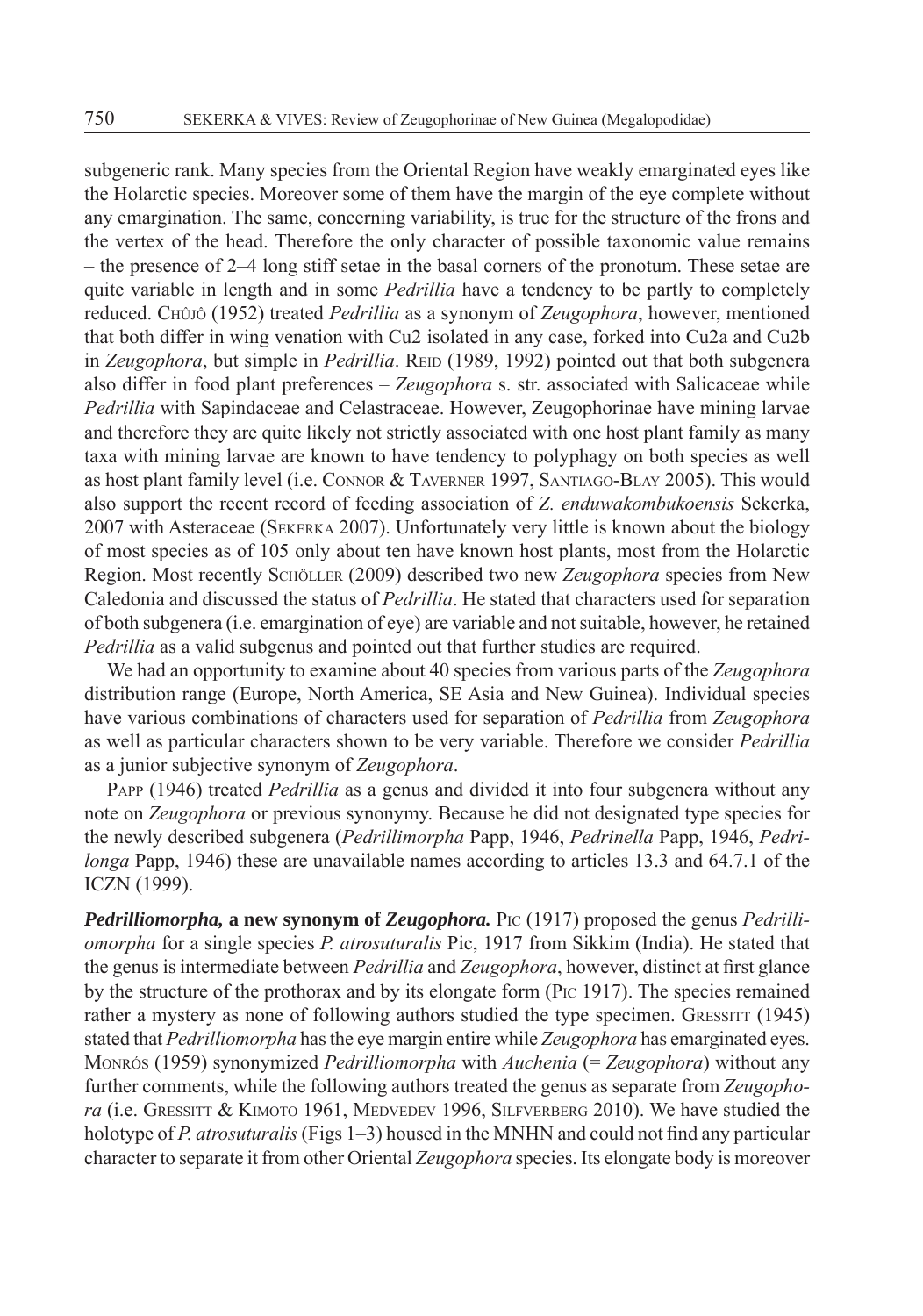

Figs 1–3. *Pedrilliomorpha atrosuturalis* Pic, 1917 (holotype). 1 – dorsum, 2 – head, 3 – labels.

similar to several Chinese species*.* The entire eye margin without any emargination used as a differential character by GRESSITT & KIMOTO  $(1961)$  is erroneous as the holotype has distinctly emarginated eyes (Fig. 2). Recently, MEDVEDEV (1996) described four new species from New Guinea and attributed them to the genus *Pedrilliomorpha* on the basis of strongly elongate body. However, these species are not congeneric with *P. atrosuturalis* and are placed here in a new genus *Zeugophorella* gen. nov. (see p. 753).

*Papuleptura,* **a new synonym of** *Zeugophora*. GRESSITT (1959) proposed the genus *Papuleptura* for two New Guinean species and placed it into the subfamily Lepturinae of longhorn beetles (Cerambycidae). He also mentioned: "This genus seems to have no close ally. It does not fit well into any of the defined tribes of Lepturinae." We recently studied specimens of both species and with surprise revealed that they in fact belong to Zeugophorinae.

The type species, *Papuleptura alticola*, is clearly a member of *Zeugophora* and closely related to recently described *Z. enduwakombugoensis* from the same locality (SEKERKA 2007). Therefore we propose here the synonymy of *Papuleptura* with *Zeugophora*.

The other species, *Papuleptura elongata* Gressitt, 1959 is related to elongate species described recently by MEDVEDEV (1996) in the genus *Pedrilliomorpha* on the basis of strongly elongate body and is transferred here to *Zeugophorella* gen. nov. (see p. 753).

The new synonymy of *Zeugophora* Kunze, 1818 with *Papuleptura* Gressitt, 1959 implies that the cerambycid fauna of Papua New Guinea lost the unique genus that was attributed to the subfamily Lepturinae in the Papuan subregion. This agrees with the fact that Lepturinae are absent from the Australian and Polynesian region, recently confirmed by the transfer of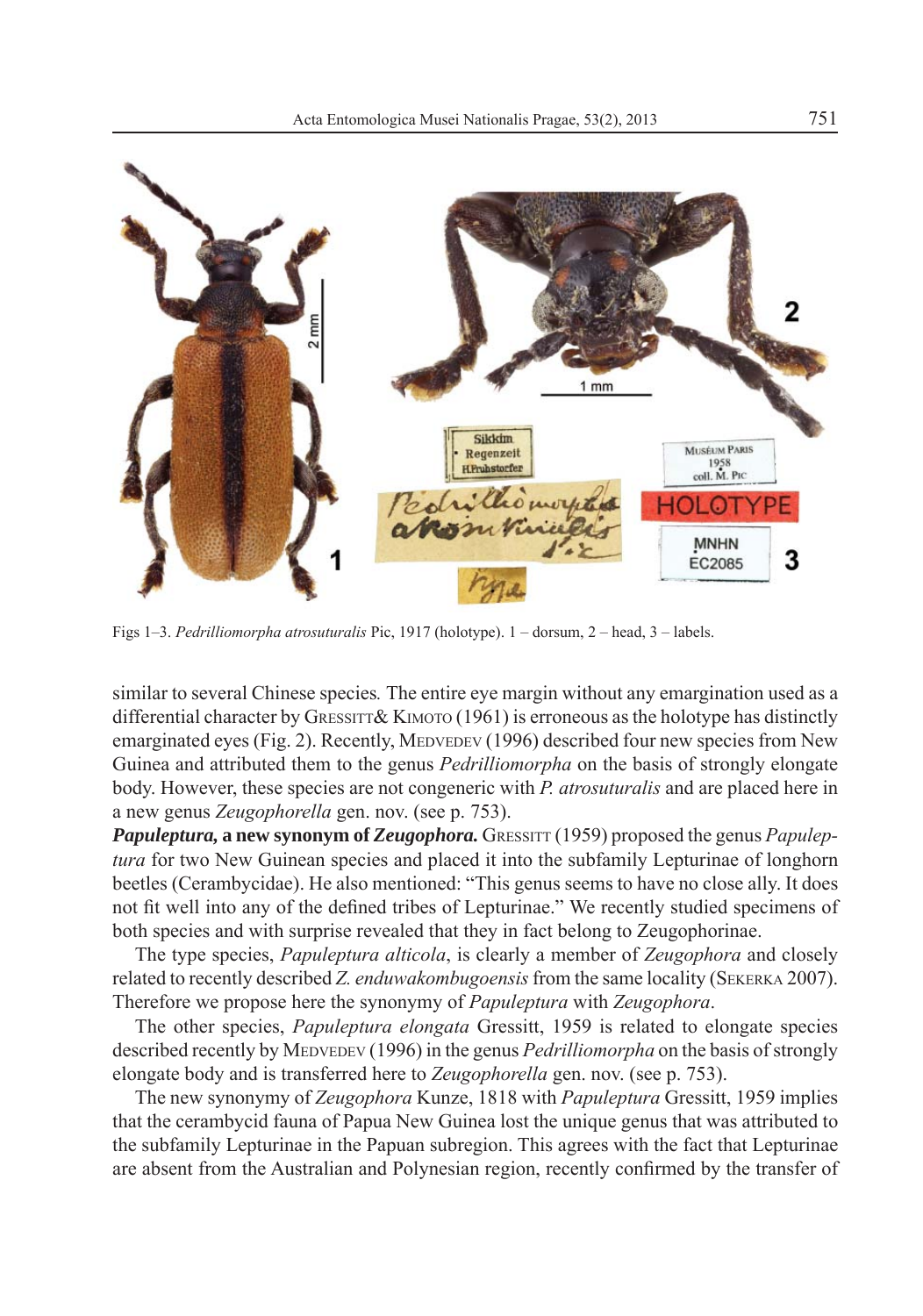

Figs 4–15. New Guinean Zeugophorinae. 4 – *Zeugophora aethiops* Medvedev, 1996 (holotype, 3.0 mm), 5 – *Z. alticola* (Gressitt, 1959) (3.9 mm), 6 – *Z. enduwakombugoensis* Sekerka, 2007 (holotype, 3.4 mm), 7 – *Z. papuana* Medvedev, 2009 (paratype, 3.1 mm), 8, 9 – *Z. setsukoae* Gressitt, 1965 (3.6 mm and 3.9 mm), 10 – *Zeugophorella bicolora* (Medvedev, 1996) (holotype, 4.7 mm), 11 – *Z. clypealis* (Medvedev, 1996) (holotype, 5.1 mm), 12 – *Z. gracilicornis* (Medvedev, 1996) (holotype, 3.8 mm), 13 – *Z. pallescens* sp. nov. (holotype, 4.9 mm); 14 – *Z. riedeli* (Medvedev, 1996) (paratype, 5.2 mm), 15 – *Z. elongata* (Gressitt, 1959) (holotype, 4.75 mm after original description).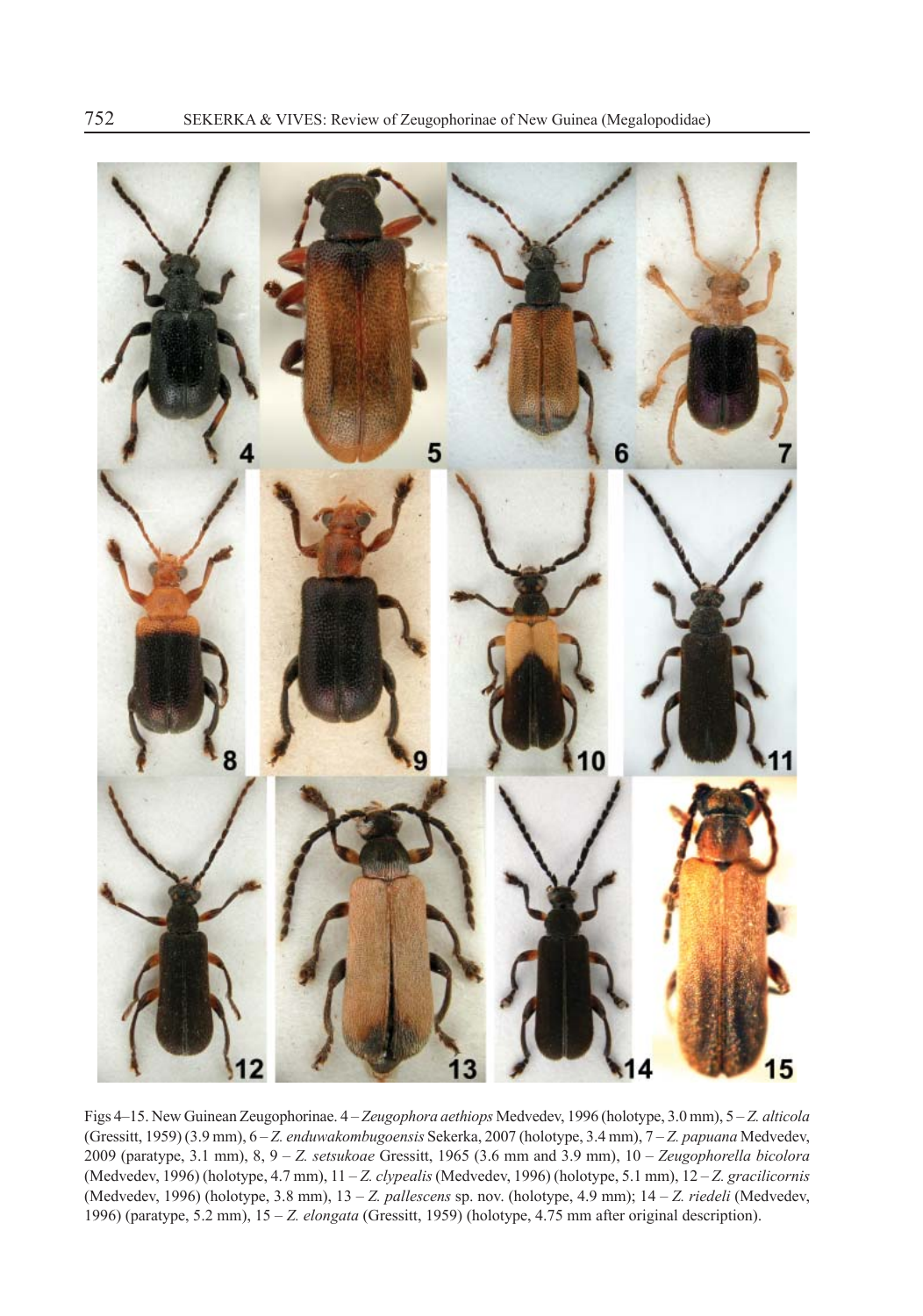*Blosyropus* Redtenbacher, 1868 (New Zealand) and *Montrouzerina dentata* (Fauvel, 1906) (New Caledonia) to the subfamily Cerambycinae (VIVES et al. 2011). The closest representatives of the subfamily Lepturinae, two species of the diverse genus *Elacomia* Heller, 1916 (*E. subfasciata* Gressit, 1940 from Ceram and *E. misolensis* Gressitt, 1959 from Myssol), occur in the Eastern part of the Indonesian Archipelago (GRESSITT 1982).

# *Zeugophorella* **Sekerka gen. nov.**

**Type species.** *Pedrilliomorpha riedeli* Medvedev, 1996 by present designation. **Other species transferred to** *Zeugophorella* **gen. nov.** *Pedrilliomorpha bicolora* Medvedev, 1996, *P. clypealis* Medvedev, 1996, *P. gracilicornis* Medvedev, 1996, and *Papuleptura elongata* Gressitt, 1959.

**Diagnosis.** See Table 1. The differential characters on genitalia are given based on REID's (1989) descriptions of three Australian *Zeugophora* species. However, these may prove in the future not to be generic characters as genitalia of most species are unknown. The structure and form of aedeagus and spermatheca is similar to the species illustrated by REID (1989).

**Description.** Head strongly constricted behind eyes. Eyes with deep emargination next to antennal insertions. Emargination smooth, shiny and micro-reticulate. Antennal insertions forming small hump. Antennae long, pubescent, 11-segmented, segments constrictetd at base. Antennomeres punctate and microreticulate, basal four antennomeres shiny, V–VI intermediate and VII–XI dull. Antennomere II always the shortest. Antennae as long as 0.67–0.80 body length, in males slightly longer than in females. Vertex densely and coarsely punctate and covered with adherent setae and with fulvous rounded spot behind eyes. Clypeus transverse, smooth, microreticulate and pubescent on sides. Labrum transverse,

|                                          | Zeugophora Kunze, 1818                                                                                                                                                                       | Zeugophorella gen. nov.                                                                                                                                                                                              |
|------------------------------------------|----------------------------------------------------------------------------------------------------------------------------------------------------------------------------------------------|----------------------------------------------------------------------------------------------------------------------------------------------------------------------------------------------------------------------|
| Elytra length/width ratio                | $1.5 - 2.1$                                                                                                                                                                                  | always above 2.3                                                                                                                                                                                                     |
| punctation of elytra                     | moderately large                                                                                                                                                                             | dense but with interspaces at least as very dense with interspaces narrower than<br>wide as the puncture diameter; punctures puncture diameter, sometimes punctures al-<br>most touching each other; punctures small |
| punctation of pronotum                   | always with broad shiny interspaces; each other and small<br>punctures moderately large                                                                                                      | impunctate to densely punctate but densely punctate, punctures almost touching                                                                                                                                       |
| shape of pronotum                        | third, mostly with lateral sides obviously pronotum always broader than long<br>angulate; pronotum in species with fee-<br>ble angulation almost as long as wide or<br>even longer than wide | always more or less constricted in basal feebly constricted with lateral sides obtuse;                                                                                                                               |
| vertex of head                           | impunctate to moderately densely pun-<br>ctate but always with broad interspaces                                                                                                             | densely and coarsely punctate, punctures<br>almost touching each other                                                                                                                                               |
| dorsum                                   | usually at least partly shiny                                                                                                                                                                | opaque                                                                                                                                                                                                               |
| male genitalia: apex of convex<br>tegmen |                                                                                                                                                                                              | emarginate                                                                                                                                                                                                           |
| male genitalia: spiculum                 | elongate-rhomboidal                                                                                                                                                                          | Y-shaped                                                                                                                                                                                                             |

Table 1. Diagnosis of *Zeugophorella* gen. nov. and *Zeugophora* Kunze, 1818.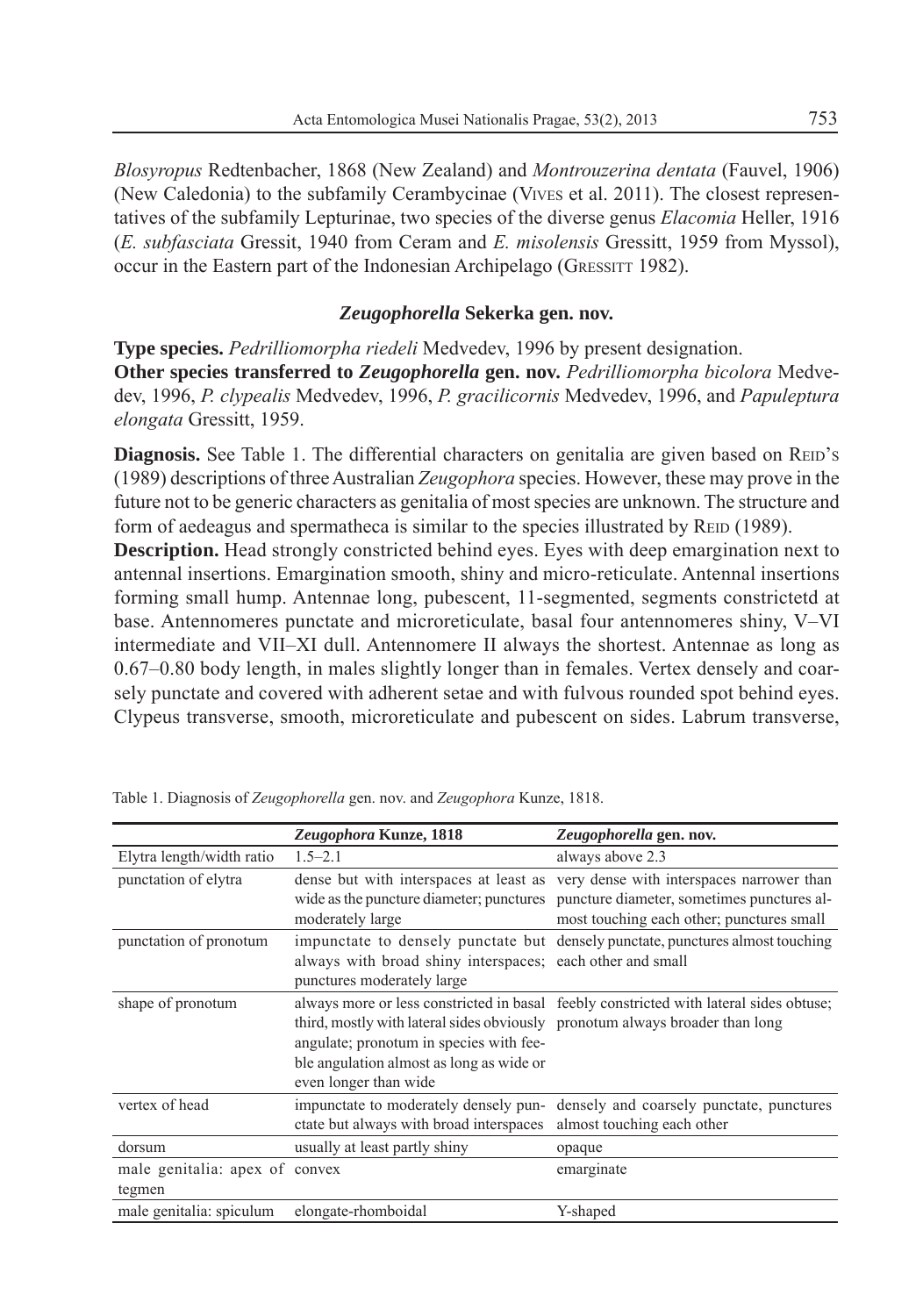smooth, anterior margin with row of coarse punctures, each possessing a long seta, lower margin with dense and short pubescence. Mandibles with teeth. Maxillary palps thick, twice longer than labial ones.

Pronotum  $1.15-1.35\times$  wider than long, conical, and constricted at base. Basal margin straight, lateral margins more or less angulate. Anterior and posterior corners with a stiff long seta, distinctly longer than remaining pubescence; posterior setae thicker and longer than the anterior. Surface opaque, densely and coarsely punctate, micro-reticulate and covered with adherent long setae. Punctures touching each other, areola broad.

Scutellum small, subquadratic, smooth or densely and coarsely punctate like pronotum, micro-reticulate and pubescent.

Elytra 2.3–2.5 $\times$  longer than wide, at base wider than pronotum, basal margin slightly to distinctly sinuate. Humeri slightly protruding anterad, rounded. Humeral calli not particularly marked. Surface densely and irregularly punctate, areolae smaller and deeper in comparison to pronotum and pit-like. Intervals narrow, approximately as wide as puncture diameter, microreticulate. Whole surface densely pubescent with adherent setae, lateral slopes with several additional erect setae which are about twice longer than those forming pubescence. Suture with low and broad costa, its surface sparsely punctate, pubescent, punctures smaller than those on disc, pubescence at least on apical 1/5 silver. Macropterous.

Prothorax smooth, glabrous and shiny. Procoxae enlarged, touching each other, intercoxal process interrupted in the middle. Meso- and metathorax sparsely and moderately punctate and pubescent. Mesocoxae enlarged, separated by narrow process. Metacoxae normal. Legs normal, tibiae slightly curved, tarsal claws with large, quadratic basal tooth. Abdomen sparsely and moderately punctate and pubescent.

Sexual dimorphism indistinct, however, only a very limited material was available to study. It seems that males are possibly smaller than females.

Male genitalia. Aedeagus short, stout and laterally curved. Its apex tappered in blunt angle, tube parallel-sided, basal apodemes long, projecting and simple in both studied species (Figs 16–17, 20–21). Tegmen on apex emarginate and posessing several long setae (Figs 18, 22). Spiculum Y shaped (Fig. 23).

Female genitalia. Spermatheca with tightly coiled long duct connected several times to vasculum. Vasculum curved with distinct terminal vellum (Fig. 19). Ovipositor long, tubular, and membraneous. Its apex with two setose vaginal palps.

**Etymology.** Diminutive form of *Zeugophora*, gender feminine*.* Named after the external similarity to *Zeugophora*

## *Zeugophorella pallescens* **Sekerka sp. nov.**

(Fig. 13)

**Type material.** HOLOTYPE: (glued): "IRIAN JAYA, Manokwari | Prov., Anggi or Iranmeba | 1500-2100 m, 19.- 25.III. | 1993, leg. A. RIEDEL. [white, printed and cardboard label] || HOLOTYPUS | Zeugophorella | pallescens sp. nov. | L. Sekerka des. 2013 [red, printed and cardboard label with black frame]" (SMNS).

**Diagnosis.** Bicolorous body places it near *Z. bicolora* and *Z. elongata*. *Zeugophorella elongata*  differs in having a mostly yellow pronotum with more prominent (sub-angulate) lateral angles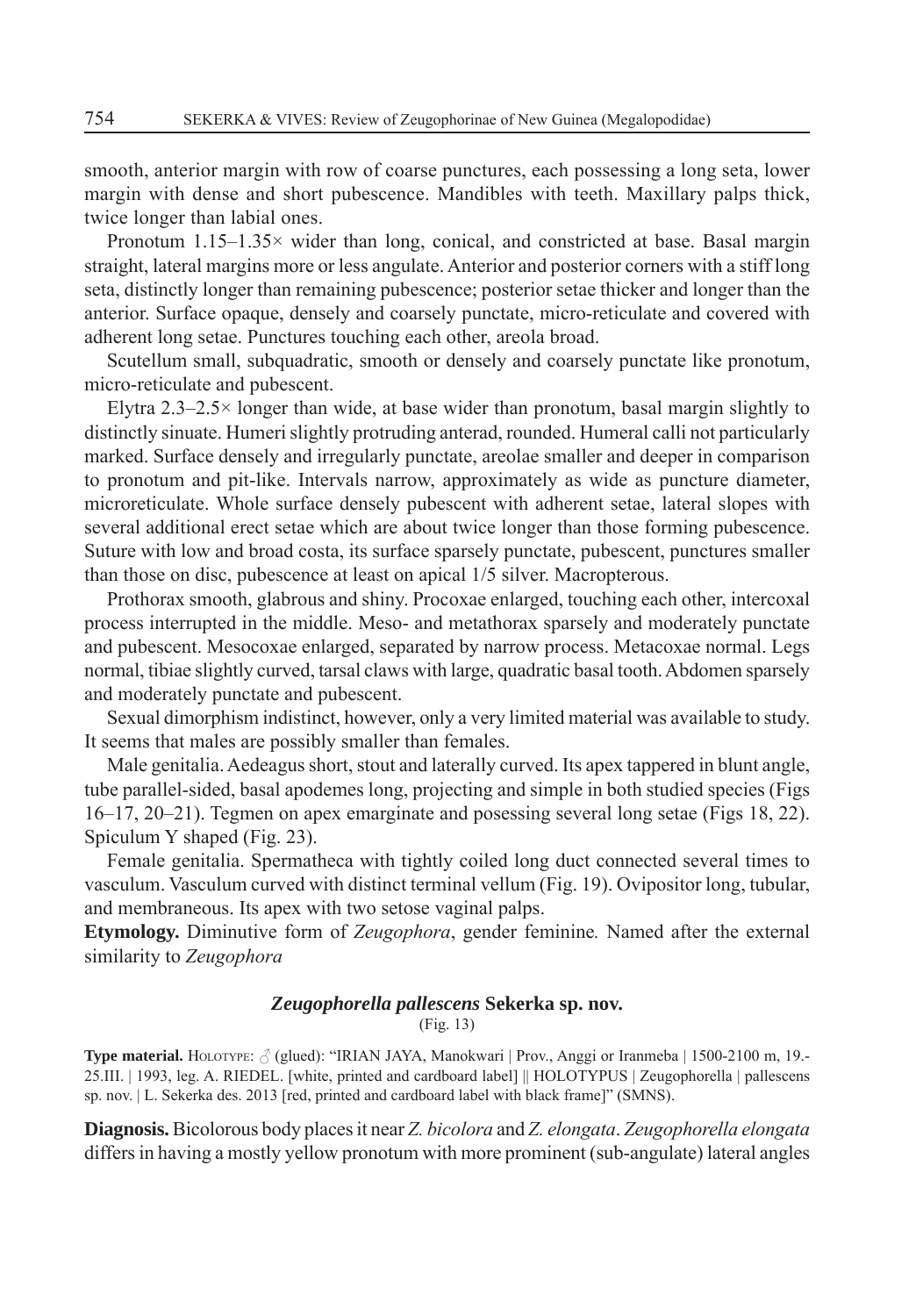

Figs 16–23. *Zeugophorella* genitalia. 16–18 – *Z. gracilicornis* (Medvedev, 1996), 19 – *Z. riedeli* (Medvedev, 1996), 20–23 – *Z. pallescens* sp. nov. 16, 20 – aedeagus dorsal; 17, 21 – aedeagus lateral; 18, 22 – tegmen; 19 –spermatheca; 23 – spiculum.

(obtuse and less marked in *Z. pallescens* sp. nov.). *Zeugophorella bicolora* differs in possessing golden dorsal pubescence (silver in *Z. pallescens*), having the lateral angles of the pronotum weakly marked and rounded (obtuse but distinct in *Z. pallescens*), the pronotal punctation dense but with distinct interspaces (very dense with rudimental interspaces in *Z. pallescens*), the terminal four antennomeres rusty (antennae uniformly pitchy in *Z. pallescens*) and the elytra black after their apical 2/3 (only apical 1/5 black in *Z. pallescens*).

**Measurements.** Length of body: 4.9 mm, width of body: 1.7 mm, length/width of body ratio: 2.9, length of pronotum: 0.8 mm, width of pronotum: 1.0 mm, width/length of pronotum ratio: 1.3.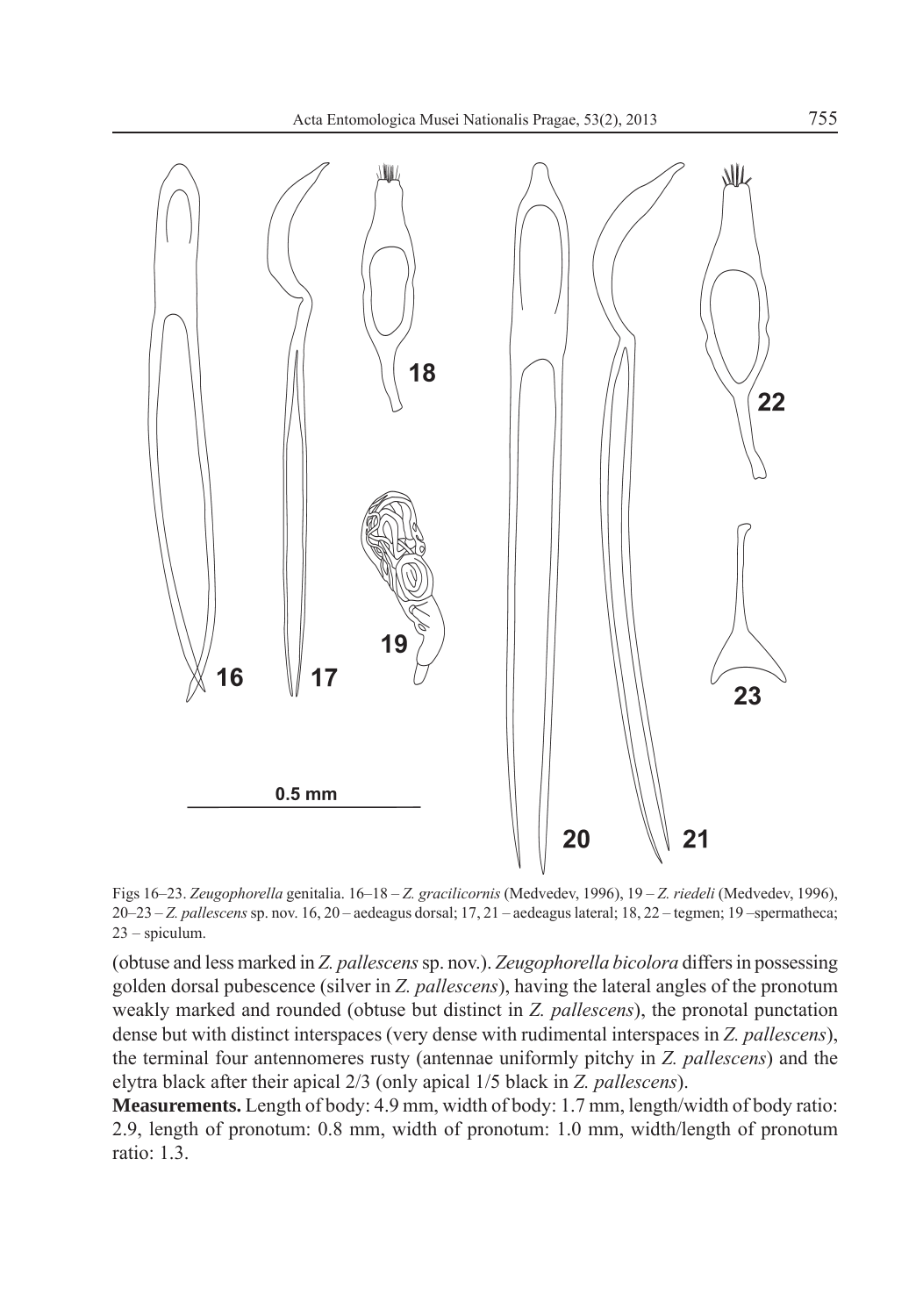**Description of holotype.** Head black with fulvous spot behind eyes. Mouthparts and antennal insertions rusty. Antennae pitchy. Pronotum black with basal 1/4 yellow. Scutellum rusty. Elytra yellow, apical fifth pitchy. Thorax black with area around coxae rusty. Abdomen pitchy brown. Coxae, trochanters and 2/3 of femora yellow, rest of leg pitchy.

Pronotum distinctly transverse, 1.25 times wider than long. Lateral angulation prominent but obtuse, base strongly constricted. Surface of pronotum very densely and coarsely punctate, punctures touching each other, interspaces rudimental, and covered with silver pubescence.

Scutellum subquadratic smooth, impunctate and pubescent.

Base of elytra slightly sinuate, humeral angles almost not protruding anterad. Elytra densely and coarsely punctate. Punctation irregular, intervals as broad as puncture diameter or slightly wider. Whole elytra pubescent, pubescence silver, on apex only slightly reaching behind elytral margin.

Antennae long and thick, as long as 0.7 body length (3.3 mm). Length ratio of antennomeres: 100 : 58 : 93 : 126 : 93 : 92 : 94 : 94 : 89 : 84 : 108. Antennomere III 1.6 times longer than II; antennomere IV, the longest, 1.3 times longer than III and 2.2 times than II.

Male genitalia. Aedeagus short, stout, parallel-sided, with very long and simple basal apodemes, and strongly tappered and projecting apex (Figs 20–21). Apex of tegmen emarginate and appears bilobate, setose (Fig. 22). Spiculum Y-shaped (Fig. 23).

# **Key to Zeugophorinae known from New Guinea**

| 1              | Dorsum shiny, moderately densely punctate, intervals broad and shiny. Vertex of head          |
|----------------|-----------------------------------------------------------------------------------------------|
|                | impunctate to moderately densely punctate. Elytral length/width ratio below 2.1.              |
|                |                                                                                               |
|                | Dorsum opaque, densely punctate, intervals very narrow. Vertex of head very densely           |
|                |                                                                                               |
| $\overline{2}$ |                                                                                               |
|                |                                                                                               |
| 3              | Head and pronotum ochraceous, elytra metallic blue or basally ochraceous.  4                  |
|                | Head and pronotum black, elytra metallic blue with small pale spot on each humerus.           |
|                | Zeugophora carolae Gressitt, 1965                                                             |
| 4              | Eyes deeply emarginate. Elytra metallic purplish-blue or basally ochraceous. Fore legs        |
|                |                                                                                               |
|                |                                                                                               |
|                | Emargination of eyes very soft, thus margin appears entire. Whole elytra metallic violet.     |
|                |                                                                                               |
| 5              |                                                                                               |
|                | Dorsum uniformly black (Fig. 4).  Zeugophora aethiops Medvedev, 1996                          |
| 6              | Antennomeres III and IV subequal in length. Pronotum deep black, almost as wide as            |
|                | long, lateral angulation weak. Head narrower, vertex between eyes 1.6 times wider than        |
|                | first antennomere. Apical fifth of elytra black (Fig. 6). Punctation of elytra overall coarse |
|                |                                                                                               |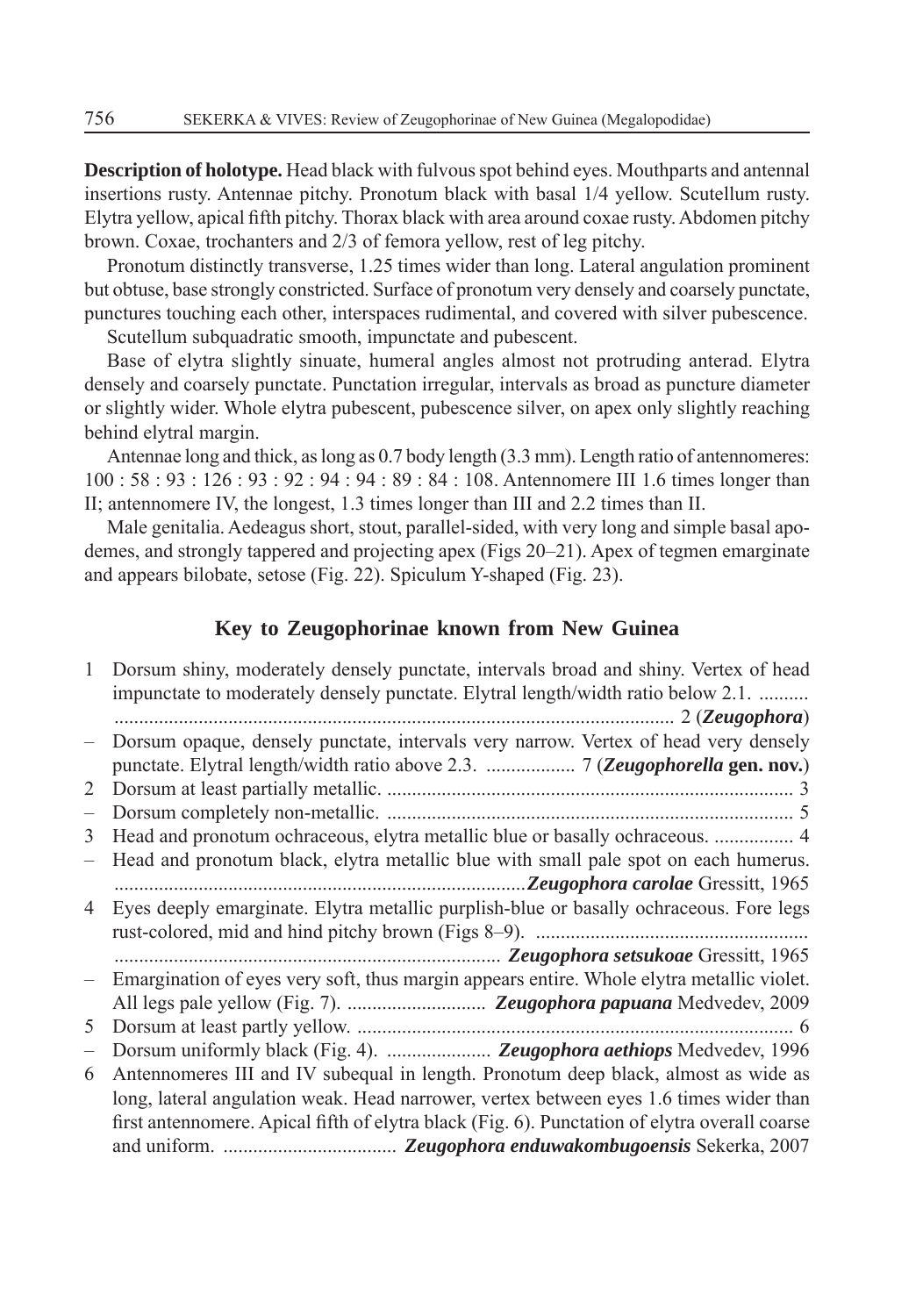|                          | Antennomere IV about one third longer than III. Pronotum dark brown, distinctly wider<br>than long, lateral angles prominent. Head broader, vertex between eyes 2.1 times wider<br>than first antennomere. Elytra yellow only base darkened. Punctation of elytra distinctly          |
|--------------------------|---------------------------------------------------------------------------------------------------------------------------------------------------------------------------------------------------------------------------------------------------------------------------------------|
|                          | finer and sparser on the top of the disc (Fig. 5). <b>Zeugophora alticola</b> (Gressitt, 1959)                                                                                                                                                                                        |
| 7                        |                                                                                                                                                                                                                                                                                       |
| $\overline{\phantom{0}}$ |                                                                                                                                                                                                                                                                                       |
| 8                        | Antennomere III distinctly shorter than IV. Pubescence on apex of elytra rather short,                                                                                                                                                                                                |
| $\overline{\phantom{0}}$ | Antennomere III only slightly shorter than IV. Pubescence on apex of elytra long, erect                                                                                                                                                                                               |
|                          | and projecting to various directions.  Zeugophorella clypealis (Medvedev, 1996)                                                                                                                                                                                                       |
| 9                        | Antennae uniformly black and thick. Pronotum distinctly transverse (Fig. 14).                                                                                                                                                                                                         |
|                          |                                                                                                                                                                                                                                                                                       |
|                          | Terminal seven antennomeres brown, antennae slender (Fig. 12). Pronotum slightly wider                                                                                                                                                                                                |
|                          |                                                                                                                                                                                                                                                                                       |
|                          | 10 Lateral angulations of pronotum rounded. Pronotum black with narrow basal band.                                                                                                                                                                                                    |
|                          | Lateral angulations sub-angulate. Pronotum mostly yellow with irregularly infuscate                                                                                                                                                                                                   |
|                          |                                                                                                                                                                                                                                                                                       |
|                          | 11 Dorsal pubescence golden. Lateral angulations of pronotum weak, thus, base of pronotum<br>only slightly constricted at base. Punctation of pronotum larger, intervals very narrow but<br>distinct. Elytra basally yellow, apical 2/3 black. Terminal four antennomeres rusty, rest |
|                          | Dorsal pubescence silver. Pronotum with distinct lateral angulations and strongly con-                                                                                                                                                                                                |
|                          | stricted at base. Punctation of pronotum smaller and denser, intervals almost indistinct.                                                                                                                                                                                             |
|                          | Only apical 1/5 of elytra black. Antennae uniformly pitchy brown (Fig. 13).                                                                                                                                                                                                           |
|                          |                                                                                                                                                                                                                                                                                       |
|                          |                                                                                                                                                                                                                                                                                       |

# **Catalogue of Zeugophorinae known from New Guinea**

## *Zeugophora aethiops* **Medvedev, 1996**

*Zeugophora aethiops* Medvedev, 1996: 67 (type locality: 'Irian Jaya: Jayawijaya, Eipomek-Langda, Orenje-Mts, 3500 m").

**Type material.** PARATYPE (unsexed, glued): "Irian Jaya:Jayawijaya | Pas Habbema-See/Wame- | 19.-20.10.1993 na-Tal | leg. A:RIEDEL 3450m [pale violet, printed and cardboard label] || PARATYPUS | Zeugophora [handwritten] | aethiops m. [handwritten] | L. Medvedev det. 19[printed]95[handwritten] [white, printed and cardboard label]" (SMNS).

**Distribution.** Indonesia: Papua: Jayawijaya province (MEDVEDEV 1996).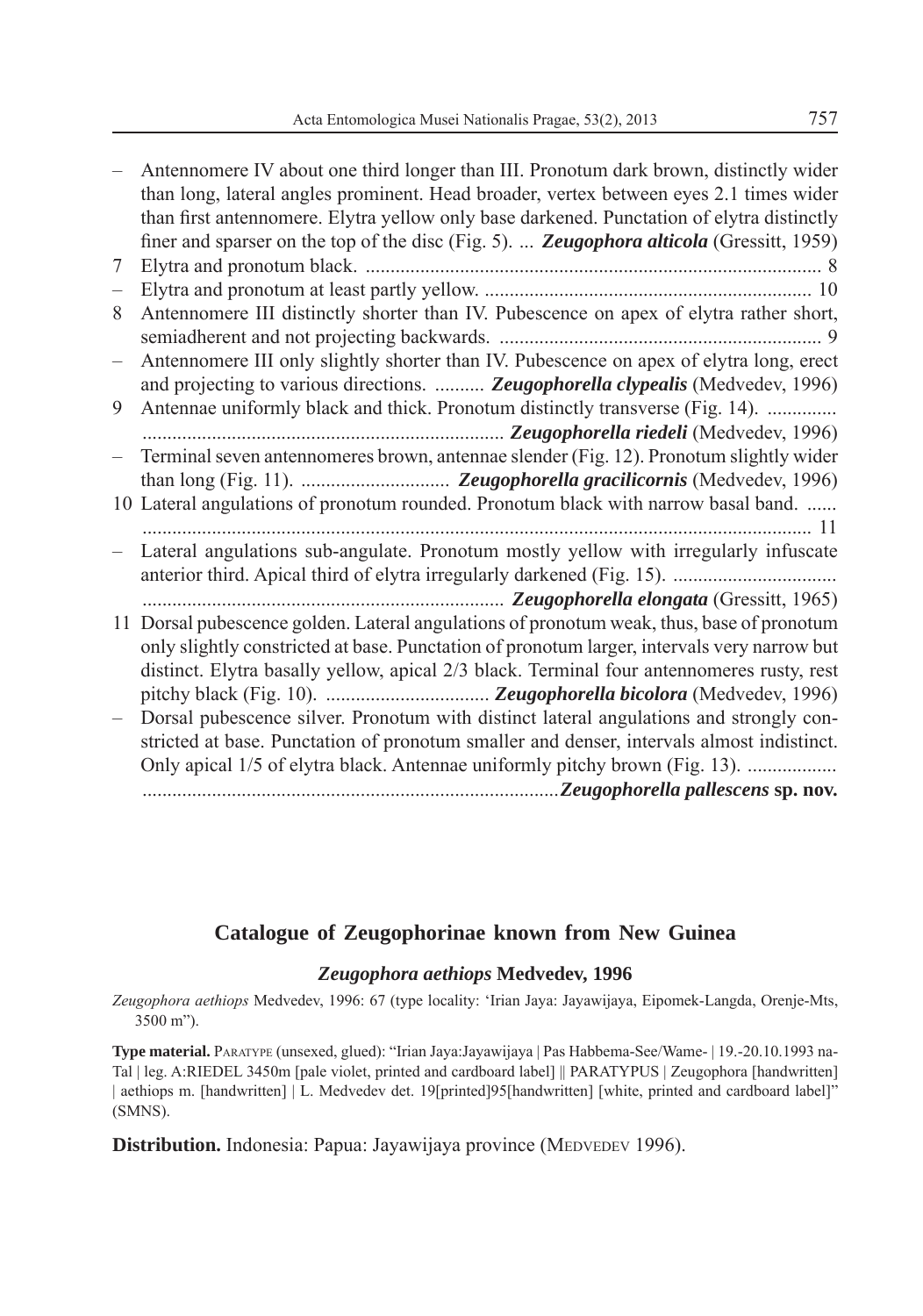#### *Zeugophora alticola* **(Gressitt, 1959) comb. nov.**

*Papuleptura alticola* Gressitt, 1959: 81 (type locality: "near lake Aunde, 3600 m, Mt. Wilhelm, Bismarck Range, NE New Guinea").

**Type material.** HOLOTYPE (unsexed, glued): New Guinea, Mt. Wilhelm, 3600 m., 2.vii.1955, J.L. Gressitt lgt. (BPBM).

**Additional material examined. PAPUA NEW GUINEA**: **SIMBU:** NW of Lake Piunde 3600–3800 m, 13.vi.1967, 1 spec. (on Symplocaceae: *Symplocos* sp.), G. A. Samuelson lgt. (EVCB).

**Distribution.** Papua New Guinea: Simbu province (GRESSITT 1959, present paper).

#### *Zeugophora carolae* **Gressitt, 1965**

*Zeugophora carolae* Gressitt, 1965: 133 (type locality: "Itouda, 1500 m, Kamo Valley, Wissel Lakes area [now Paniai Lakes], NW New Guinea").

**Type material.** Not studied.

**Distribution.** Indonesia: Papua: Paniai province (GRESSITT 1965).

#### *Zeugophora enduwakombugoensis* **Sekerka, 2007**

*Zeugophora enduwakombugoensis* Sekerka, 2007: 759 (type locality: "PNG Simbu prov., Bismarck Range, Mt. Wilhelm, 6 km NW of Keglsugl, Lake Aunde env, 3900 m").

**Type material.** HOLOTYPE (unsexed, glued, missing left hind leg): "PNG Simbu prov. | Bismarck Range, Mt. Wilhelm | 6km NW of Keglsugl 15.ix.2006 | Lake Aunde env. 05°47'S, 145°03'E | HP: Asteraceae: Olearia spectabilis | 3900m, L. Sekerka & K. Štajerová lgt. [orange, printed and cardboard label] || HOLOTYPUS | Zeugophora | enduwakombugoensis | L. Sekerka det. 2007 [red, printed and cardboard label]" (LSCL).

**Distribution.** Papua New Guinea: Simbu province (SEKERKA 2007).

#### *Zeugophora papuana* **Medvedev, 2009**

*Zeugophora papuana* Medvedev, 2009: 372 (type locality: "Papua New Guinea, Morobe Prov., Mindik, 1400- 1550 m").

**Type material.** HOLOTYPE (unsexed, glued): "PAPUA N.G.: Morobe Prov. | Mindik, 1400-1550m | 27.IV.1998, leg. A.RIEDEL [white, printed and cardboard label] || HOLOTYPUS | Zeugophora [handwritten] | papuana [handwritten] | L. Medvedev [red, printed and cardboard label]" (SMNS).

**Distribution.** Papua New Guinea: Morobe province (MEDVEDEV 2009).

## *Zeugophora setsukoae* **Gressitt, 1965**

*Zeugophora setsukoae* Gressitt, 1965: 135 (type locality: "Airurop, 1530 m, nr Mendi, Southern Highlands, N Papua").

**Type material.** Not studied.

**Material examined. IRIAN JAYA**: JAYAWIJAYA: Borme, 1000-1450 m, 12.-15.viii.1992, 1 spec., A. Riedel lgt. (SMNS, published by MEDVEDEV (1996)); MANOKWARI: Mokwam (Siyoubrig.), 1°06.26'S, 133°54.41'E, 1400-1800 m, 24.-28.ii.2007, 1 spec., A. Weigel lgt. (NMEG).

**Distribution.** Indonesia: Papua: Jayawijaya province (MEDVEDEV 1996); West Papua: Manokwari province (present paper); Papua New Guinea: Southern Highlands province (GRESSITT 1965).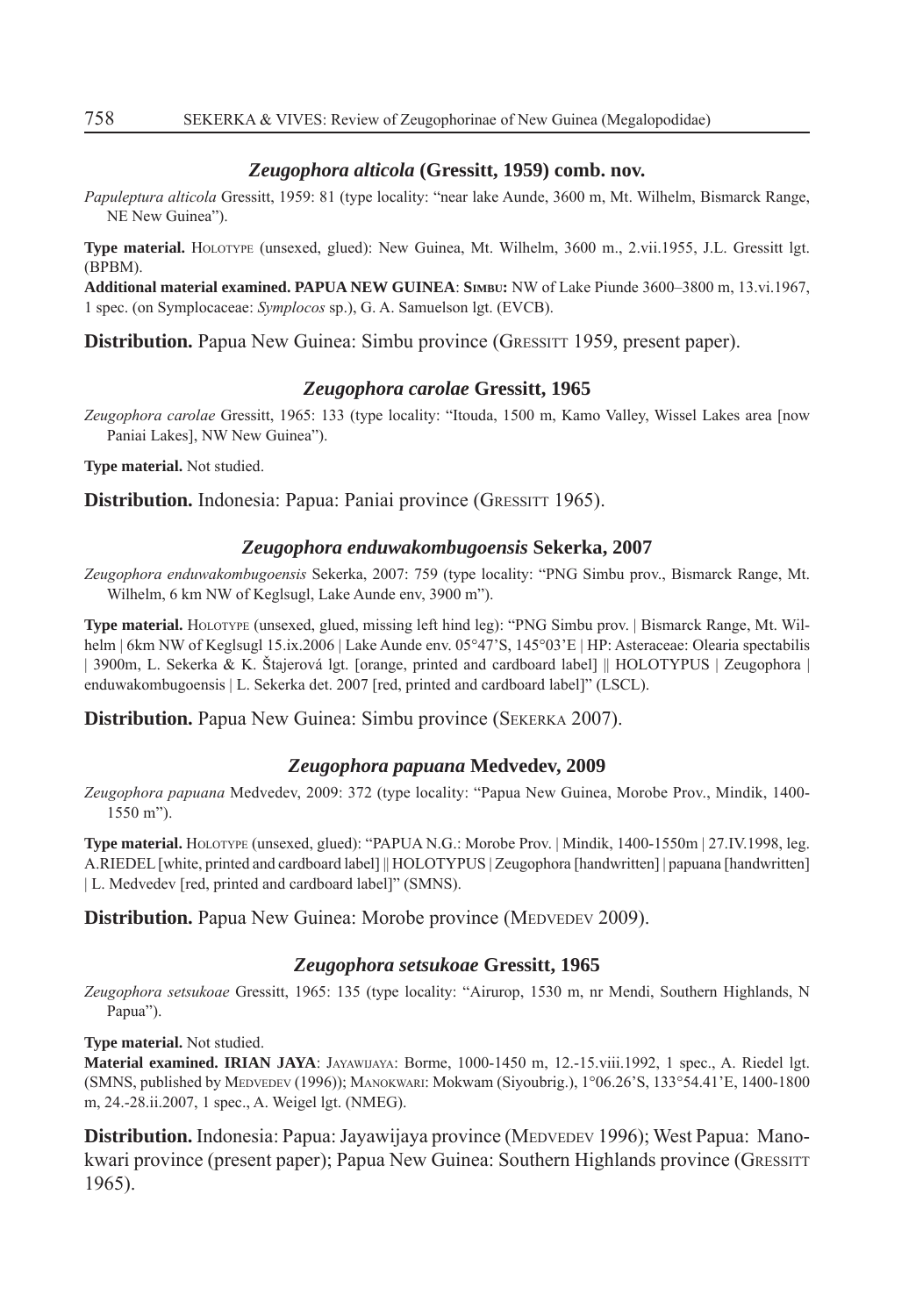**Note.** The specimen from Borme (Fig. 8) agrees quite well with the primary description except for the more pronounced pale basal coloration of elytra. The other specimen (Fig. 9) has whole elytra metallic purplish-blue and the pronotum somewhat darkened not pale ochraceous, nevertheless, other characters seems to be quite similar. As many *Zeugophora* species are quite variable concerning dorsal color we assigned the specimen from Mokwam to *Z. setsukoae*. However, we did not examine its holotype, housed in the Bishop Museum, thus our identification is rather tentative.

# *Zeugophorella bicolora* **(Medvedev, 1996) comb. nov.**

*Pedrilliomorpha bicolora* Medvedev, 1996: 68 (type locality: "Irian Jaya: Jayawijaya, Nalca, 1900-2100 m").

**Type material.** HOLOTYPE (unsexed, glued): "Irian Jaya:Jayawi- | jaya, Nalca 1900- | 8.9.1992 2100 m | leg. A.RIEDEL [pale violet, printed and cardboard label] || HOLOTYPUS | Pedrilliomorph [handwritten] | bicolora m. [handwritten] | L. Medvedev det. 19[printed]95[handwritten] [red, printed and cardboard label]" (SMNS).

**Distribution.** Indonesia: Papua: Jayawijaya province (MEDVEDEV 1996).

# *Zeugophorella clypealis* **(Medvedev, 1996) comb. nov.**

*Pedrilliomorpha clypealis* Medvedev, 1996: 68 (type locality: "Irian Jaya: Manokwari, Testega, 1100-1220 m").

**Type material.** HOLOTYPE (glued): "Irian Jaya:Manok- | wari, Testega | 11.4.1993 1100- | leg.A.RIEDEL 1220m [pale violet, printed and cardboard label] || Holotypus [red, handwritten and cardboard label] || Holotypus | Pedrilliomorpha [handwritten] | clypealis m. [handwritten] | L. Medvedev det. 199[printed]5[handwritten] [white, printed and cardboard label]" (SMNS).

**Additional material. WEST PAPUA**: **SORONG:** Batanta Islands, Waylebet, 500–820 m, 29.x.–1.xi.1996, 1 spec., A. Riedel lgt. (SMNS).

**Distribution.** Indonesia: West Papua: Manokwari (MEDVEDEV 1996) and Sorong provinces (present paper).

# *Zeugophorella elongata* **(Gressitt, 1959) comb. nov.**

*Papuleptura elongata* Gressitt, 1959: 81 (type locality: "Mt. Wilhelm, 3000 m, below Lake Aunde, Bismarck Range, NE New Guinea").

**Type material.** HOLOTYPE (unsexed, glued): New Guinea, Mt. Wilhelm, 3000 m., 4.vii.1955, J.L. Gressitt lgt. (BPBM).

**Distribution.** Papua New Guinea: Simbu province (GRESSITT 1959).

# *Zeugophorella gracilicornis* **(Medvedev, 1996) comb. nov.**

*Pedrilliomorpha gracilicornis* Medvedev, 1996: 68 (type locality: "Irian Jaya: Jayawijaya, Nalca, 1900-2100 m").

**Type material.** HOLOTYPE  $\beta$  (glued): "Irian Jaya:Jayawi- | jaya, Nalca 1900- | 8.9.1992 2100 m | leg. A.RIEDEL [pale violet, printed and cardboard label] || Holotypus [red, handwritten and cardboard label] || Holotypus | Pedrilliomorpha [handwritten] | gracilicornis [handwritten] | m. [handwritten] | L. Medvedev det. 199[printed]5[handwritten] [white, printed and cardboard label]" (SMNS).

# **Distribution.** Indonesia: Papua: Jayawijaya province (MEDVEDEV 1996).

**Note.** MEDVEDEV (1996) separated this species from similarly colored *Z. riedeli* and *Z. clypealis* by its smaller size and feebly serrate antennae. It is true that the only specimen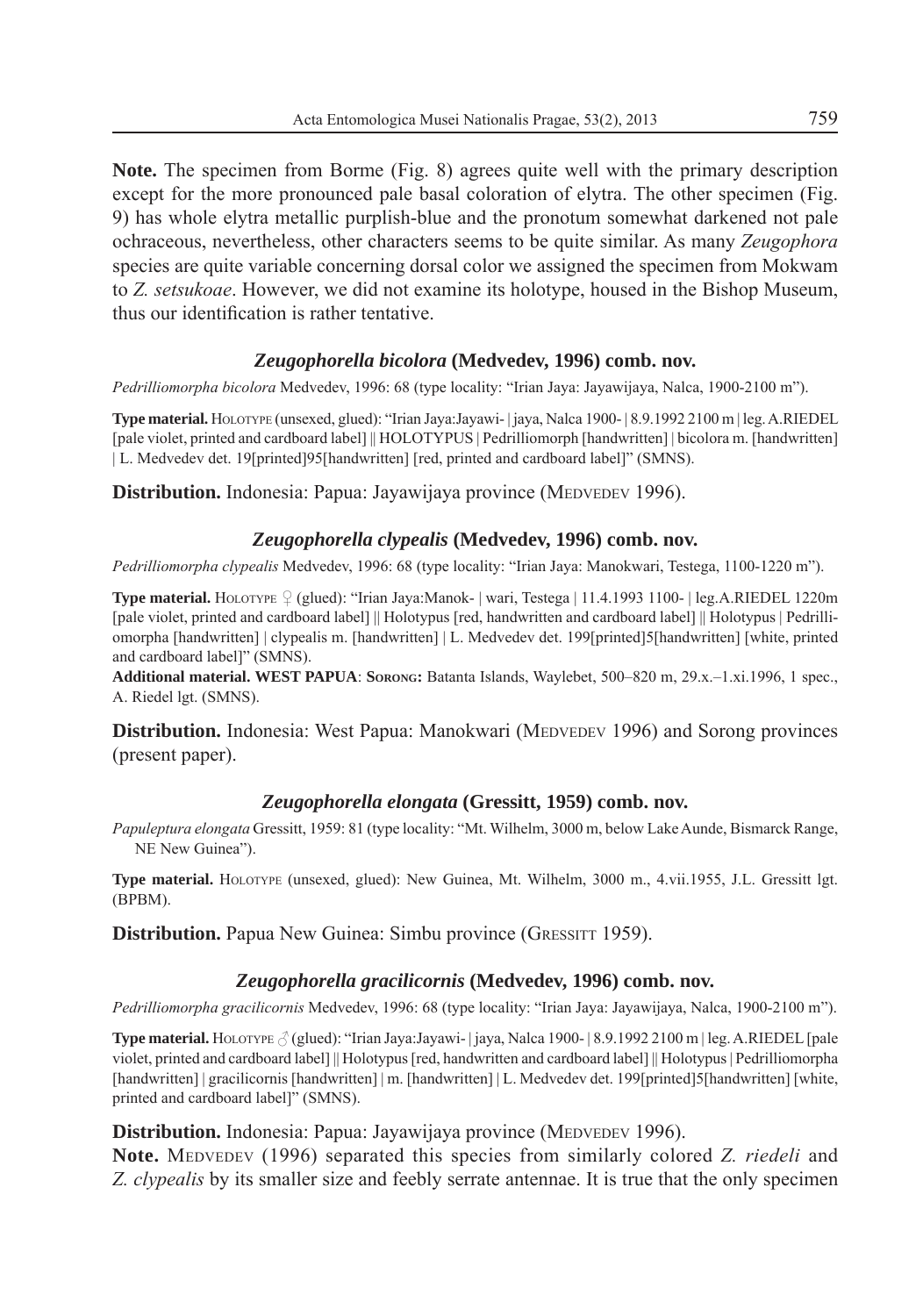of *Z. gracilicornis* has thiner and less markedly serrate antennae, and being smaller in size than both congeners, however, its is a male while the other two species were described from females. *Zeugophorella gracilicornis* is very similar to *Z. riedeli* except for its size and form of the antennae, however, these are perhaps sexually dimorphic characters. Quite likely, *Zeugophorella gracilicornis* is just a male of *Z. riedeli*. However, we do not propose their synonymy until we have the opportunity to examine more material.

## *Zeugophorella pallescens* **sp. nov.**

**Type material.** See description.

**Distribution.** Indonesia: West Papua: Manokwari province.

#### *Zeugophorella riedeli* **(Medvedev, 1996) comb. nov.**

*Pedrilliomorpha riedeli* Medvedev, 1996: 67 (type locality: "Irian Jaya: Jayawijaya, Borme, 1000-1300 m").

**Material examined.** PARATYPE (glued): "Irian Jaya:Jayawi- | jaya, Nalca 1900- | 8.9.1992 2100 m | leg. A.RIEDEL [pale violet, printed and cardboard label] || PARATYPUS [red, printed and cardboard label] || Pedrilliomorpha [handwritten] | riedeli m. [handwritten] | L. Medvedev det. [white, printed and cardboard label]" (SMNS).

**Distribution.** Indonesia: Papua: Jayawijaya province (MEDVEDEV 1996).

## **Acknowledgements**

We would like to express our sincere thanks to Wolfgang Schawaller (SMNS) and Matthias Hartmann (NMEG) for loan of material; to Antoine Mantilleri and Colhelper service of Muséum National d'Histoire Naturelle, Paris for providing photos of *Pedrilliomorpha atrosuturalis* Pic; to Jan Bezděk and Petr Švácha for valuable comments and providing of some literature; to reviewers, Jan Bezděk and Matthias Schöller for suggestions and improvements of the manuscript; and to the editor Martin Fikáček for his advices, patience and corrections. Eduard Vives would like to thank Dr. G. A. Samuelson and Mr. S. Meyers (BPBM) for support of his stay in BPBM in 2005. The work was financially supported by Ministry of Culture of the Czech Republic (DKRVO 2013/12, National Museum, 00023272).

### **References**

- ACHARD J. 1914: Un genre nouveau de coléoptères phytophages. *Bulletin de la Société Entomologique de France* **1914**: 288–290.
- ACHARD J. 1916: Description d'un nouveau genre de coléoptères phytophages de Madagascar. *Bulletin de la Société Entomologique de France* **1916**: 47–48.
- BRYANT E. 1943: New species of African Zeugophora (Orsodacninae, Col.) and synonymy. *Annals and Magazine of Natural History, Series 11* **10**: 245–248.
- CLARK S. M. & RILEY E. G. 2002: 122. Megalopodidae Latreile, 1802. Pp. 609–612. In: ARNETT R. H., THOMAS M. C., SKELLEY P. E. & FRANK J. H. (eds): *American beetles volume 2. Polyphaga: Scarabaeoidea through Curculionoidea*. CRC Press, Boca Raton, 861 pp.
- CONNOR E. F. & TAVERNER M. P. 1997: The evolution and adaptive significance of the leaf-mining habit. Oikos **79**: 6–25.
- CROWSON R. 1946: A revision of the genera of the Chrysomelid group Sagrinae (Coleoptera). *Transactions of the Royal Entomological Society of London* **97**: 75–115.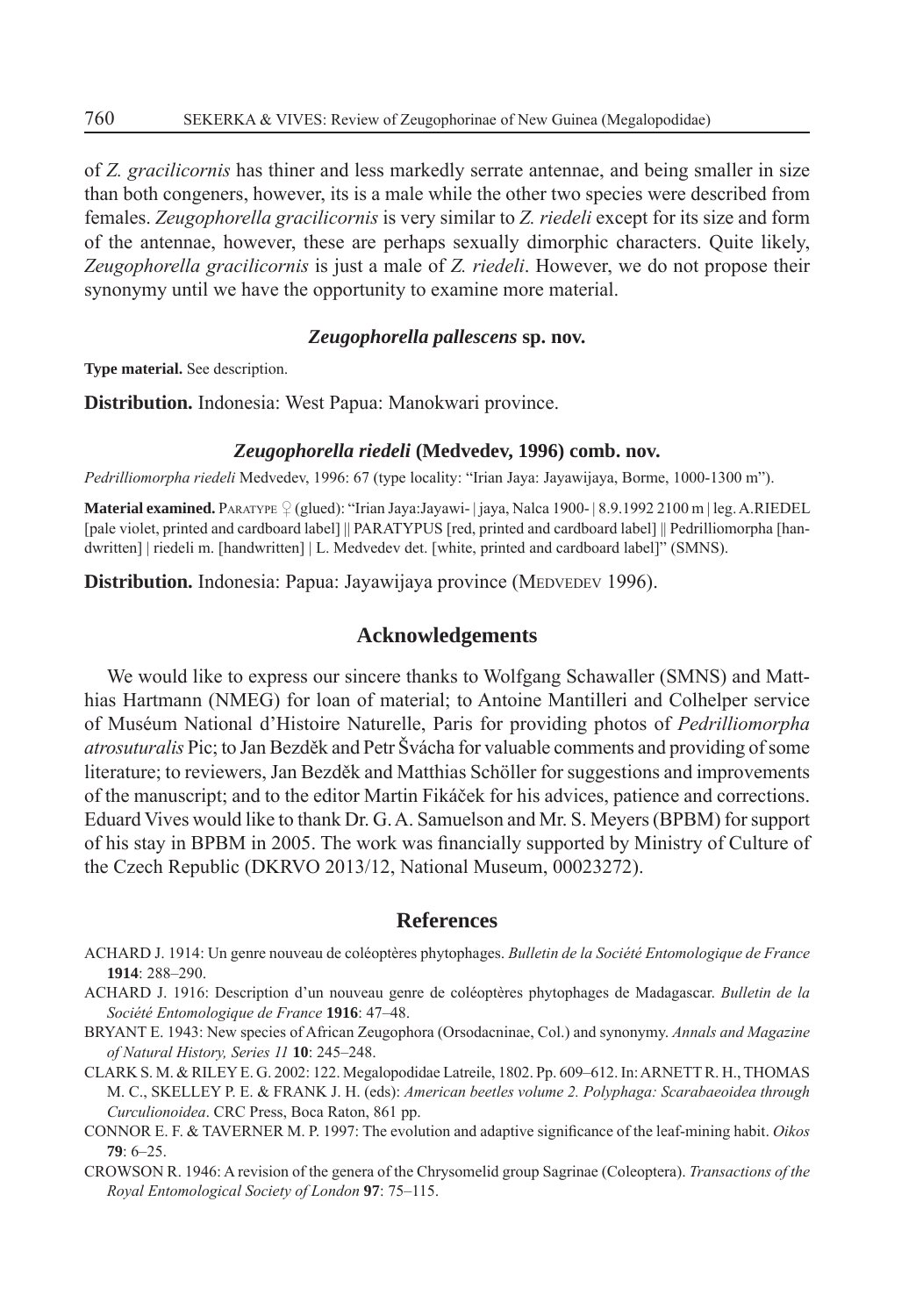- CHÛJÔ M. 1952: A taxonomic study on the Chrysomelidae (Insecta–Coleoptera) from Formosa. Part IV subfamily Zeugophorinae. *Technical Bulletin of the Kagawa Agricultural College* **3**: 166–183.
- DUPONCHEL P. A. J. & CHEVROLAT L. A. A. 1842: Auchenia. P. 331. In: D'ORBIGNY C. V. D. (ed.): *Dictionnaire universel d'histoire naturelle resumant et complétant tous les faits présentés par les Encyclopédies,*  les anciens dictionnaires scientifiques, les ceuvres complètes de Buffon, et les meilleurs traités spéciaux sur les *diverses branches des sciences naturelles; – Donnant la description des ètres et des divers phénomènes de la*  nature, l'étymologie et la définition des noms scientifiques, les principales applications des corps organiques *et inorganiques, à l'agriculture, à la médecine, aux arts industriels, etc.; dirigé par M. Charles ďOrbigny, et*  enrichi d'un magnifique atlas de planches gravées sur acier, représentant plus de 1,200 sujets. Tome second. Bureau Principal des Éditeurs, Paris, 795 pp.
- GRESSITT J. L. 1945: On some genera of Oriental Orsodacninae and Eumolpinae (Col. Chrysom.). *Lingnan Science Journal* **21**: 13–146 + pl 6.
- GRESSITT J. L. 1959: Longicorn beetles from New Guinea, I (Cerambycidae). *Pacifi c Insects* **1**: 59–171.
- GRESSITT J. L. 1965: Chrysomelid beetles from the Papuan subregion, 1 (Sagrinae, Zeugophorinae, Criocerinae). *Pacifi c Insects* **7**: 131–189.
- GRESSITT J. L. 1982: Ecology and biogeography of New Guinea, Coleoptera (Beetles). *Monographiae Biologicae* **42**: 709–734.
- GRESSITT J. L. & KIMOTO S. 1961: The Chrysomelidae (Coleopt.) of China and Korea, Part 1. *Pacific Insects Monograph* **1A**: 1–299.
- ICZN 1986: Opinion 1382 Zeugophora Kunze, 1818 (Insecta, Chrysomelidae) conserved. *Bulletin of Zoological Nomenclature* **43**: 44–45.
- ICZN 1999: *International Code of Zoological Nomenclature. Fourth edition*. International Trust for Zoological Nomenclature, London, 306 pp.
- JACOBY M. 1908: *The fauna of British India, including Ceylon and Burma*. *Coleoptera. Chrysomelidae. Vol. I*. Taylor & Francis, London,  $xx + 534$  pp.  $+ 2$  pls.
- JOLIVET P. 1957: Chrysomelidae: Orsodacninae. In: HINCKS W. D. (ed.): *Coleopterorum Catalogus Supplementa, Pars 51, Fasc. 3*, W. Junk, s-Gravenhage,16 pp.
- KIMOTO S. & GRESSITT J. L. 1979: Chrysomelidae (Coleoptera) of Thailand, Cambodia, Laos and Vietnam. I. Sagrinae, Donaciinae, Zeugophorinae, Megalopodinae and Criocerinae. *Pacific Insects* 20: 191–256.
- KUNZE G. 1818: Zeugophora (Jochträger), eine neue Käfergattung. *Neue Schriften der Naturforschenden Gesellschaft zu Halle* **2**: 71–76.
- KUSCHEL G. & MAY B. M. 1990: Palophaginae, a new subfamily for leaf-beetles, feeding as adult and larva on Araucarian pollen in Australia (Coleoptera: Megalopodidae). *Invertebrate Taxonomy* **3**: 697–719.
- KUSCHEL G. & MAY B. M. 1996: Discovery of Palophaginae (Coleoptera: Megalopodidae) on Araucaria araucana in Chile and Argentina. *New Zealand Entomologist* **19**: 1–13.
- LECONTE J. L. 1850: General remarks upon the Coleoptera of Lake Superior. Pp. 201–242. In: AGASSIZ L. (ed.): Lake Superior: its physical character, vegetation, and animals, compared with those of other similar regions. *(With narrative of the tour by J. Elliot Cabot)*. Gould, Kendall and Lincoln, Boston, x + 428 pp. + 17 pls.
- LECONTE J. L. 1854: Some corrections in the nomenclature of Coleoptera found in the United States. *Proceedings of the Academy of Natural Sciences of Philadelphia* **7**: 216–220.
- MEDVEDEV L. N. 1996: Zeugophorinae (Coleoptera Chrysomelidae) of New Guinea. *Russian Entomological Journal* **4**: 67–68.
- MEDVEDEV L. N. 2009: New genera and species of Zeugophorinae and Eumolpinae (Coleoptera: Chrysomelidae) from New Guinea. *Stuttgarter Beiträge zur Naturkunde A, Neue Serie* **2**: 371–408.
- MONRÓS F. 1954: Megalopus jacobyi, nueva plaga de Solanaceas en el noroeste Argentino, con notas sobre biologia y taxonomia de Megalopinae (Col., Chrysomelidae). *Revista Agronómica Noroeste Argentino* **1**: 167–179.
- MONRÓS F. 1959: Notas sobre Chrysomelidae (Coleoptera). *Acta Zoologica Lilloana* **17**: 16–24.
- MONRÓS F. 1960: Los generos de Chrysomelidae (Coleoptera). *Opera Lilloana* **3**: 1–337 pp. + 3 pls.
- OKE C. 1932: Notes on Australian Coleoptera, with descriptions of new species. II. *Proceedings of the Linnean Society of New South Wales* **57**: 148–172.
- PAPP C. S. 1946: Zur Revision des Genus Pedrillia (Chrysom.). 23. Beitrag zur Kenntnis der Chrysomeliden. *Additamenta Faunistica Coleopterorum* **4**: 24–27.